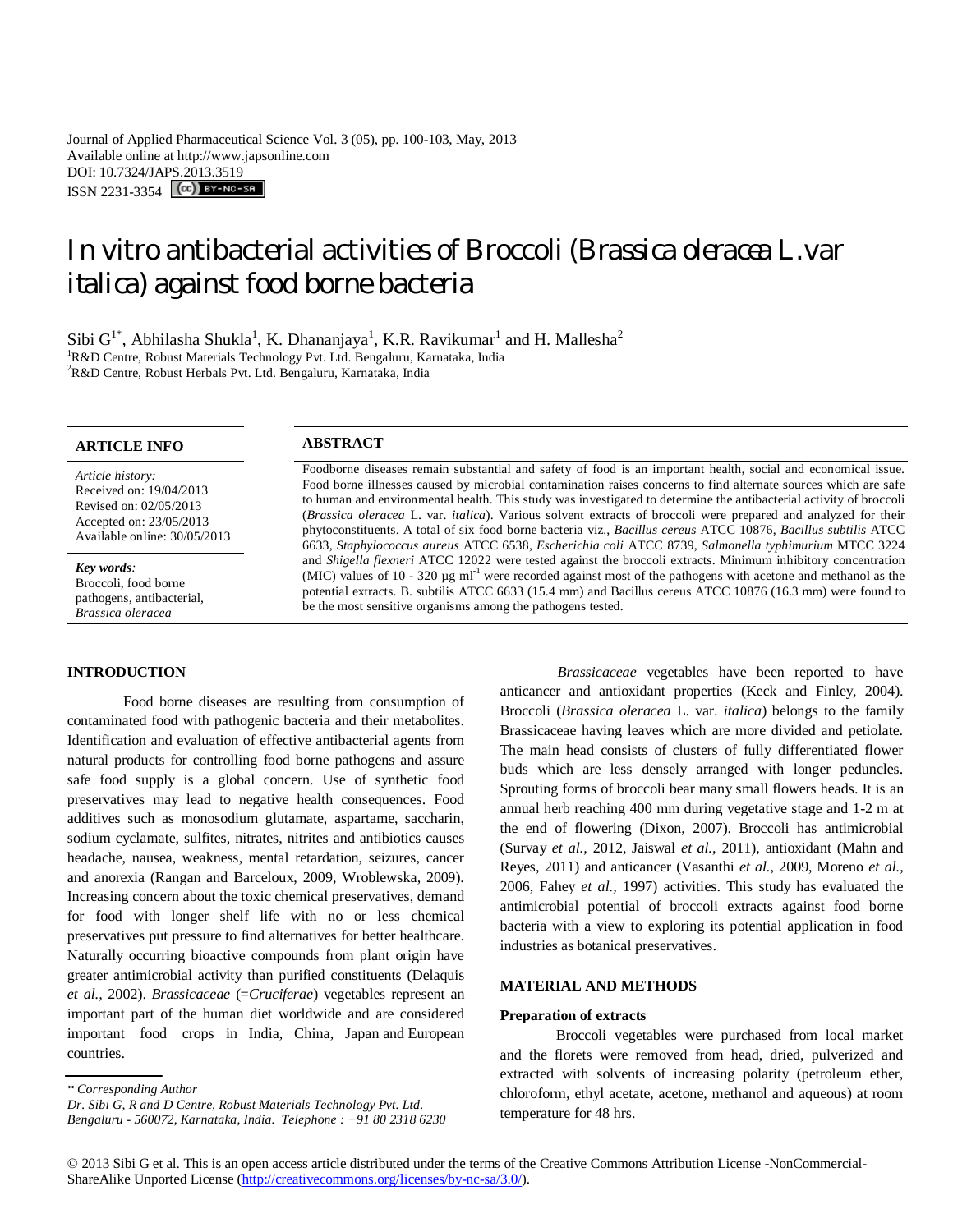The extracts were filtered using Whatman No.1 filter paper and concentrated to dryness under reduced pressure in a rotary evaporator and stored in sterile vials at 4°C until used.

## **Test organisms**

*Bacillus cereus* ATCC 10876*, Bacillus subtilis* ATCC 6633, *Staphylococcus aureus* ATCC 6538*, Escherichia coli* ATCC 8739, *Salmonella typhimurium* MTCC 3224 and *Shigella flexneri*  ATCC 12022 were used in this study. The bacteria were then standardized by adjusting the bacterial suspension to absorbance reading within the range of 0.08 to 0.10 at OD 625 nm which was equivalent to  $1-2 \times 10^8$  CFU/mL.

#### **Phytochemical analysis**

Phytochemical analysis of the solvent extracts of broccoli was performed by following standard procedures (Trease and Evans, 2002; Harborne, 1998 and Sofowara, 1993). In brief, 0.5 ml of extract was added with a drop or two of Mayer's regent by the side of test tube and the formation of white or creamy precipitate indicates presence of alkaloids. Adding 1 ml of extract with ammonia and conc. sulphuric acid and disappearance of yellow colour on standing indicates flavonoids. Formation of brown ring at interface by the addition 2 ml of glacial acetic acid followed by few drops of ferric chloride solution and 1 ml of conc. sulphuric acid to the extracts revealed the presence of glycosides. Adding few drops of neutral ferric chloride to the extract and development of dark green color indicates the presence of the phenolic compounds. Existence of froth formation during warming and vigorous shaking indicates saponins. Change of colour from violet to blue or green after the addition of 2 ml of acetic anhydride and sulphuric acid gives positive result for steroids. Appearance of brownish green or blue black coloration after adding 0.1% ferric chloride to the cooled extract indicates tannins. Addition of 2 ml of chloroform and 3 ml of conc. sulphuric acid to the extract and formation of reddish brown layer at the junction of two solutions confirms terpenoids.

#### **Antibacterial assay**

Preliminary antibacterial activity of various solvent extracts of broccoli was evaluated using well diffusion assay. 100µl of the appropriate bacterial suspension was inoculated on Mueller Hinton agar using sterile swabs. 20 µl of the extract was added into the 5 mm wells and the plates were allowed for prediffusion of the extract before incubation. The diameter of zone of inhibition mean of two replicates  $\pm$  SD as indicated by clear area which was devoid of growth of microbes was measured to determine antibacterial activity.

## **Minimum Inhibitory concentration (MIC) Assay** *Well diffusion method*

The extracts were further evaluated for the determination of MIC by well diffusion technique and the concentrations used were 320, 160, 80, 40, 20 and 10  $\mu$ g ml<sup>-1</sup>. The zone diameter of inhibition was determined for the different concentrations tested.

The data obtained were statistically analyzed and the results were expressed as means along with standard deviation of three parallel measurements.

#### **Broth dilution method**

MIC of spice extracts was tested by two fold dilution method. In brief, the extracts were dissolved in respective solvents and added into Luria-Bertani (LB) broth to obtain a concentration of 640 µg/ml and serially diluted to achieve 320, 160, 80, 40, 20 and 10 µg/ml. A 10 µl standardized suspension of each tested organism  $(10^7 \text{ CFU/ml})$  was transferred to each tube. The control tubes containing only bacterial suspension were incubated at 37°C for 24 hrs. The lowest concentration of the extract which did not show any growth of tested organism was determined as the MIC.

## **RESULT AND DISCUSSION**

Phytochemical analysis revealed the presence of flavonoids, glycosides, saponins, steroids, terpenoids and alkaloids (table-1). The data pertaining to antibacterial potential of various solvent extracts of broccoli are represented in table-2. Preliminary antibacterial studies of broccoli extracts demonstrated its broad activity against the food borne pathogens. Most of the extracts have exhibited antibacterial activity with zone diameter range of 0.1 - 15.4 mm. B. subtilis ATCC 6633 (0.6-15.4 mm) and Bacillus cereus ATCC 10876 (8.9-16.3 mm) were found to be the most sensitive organisms in the study. Aqueous extract was completely failed to control the growth of pathogens tested.

| Table. 1: Phytochemical analysis of Broccoli extracts. |  |  |
|--------------------------------------------------------|--|--|
|                                                        |  |  |

| <b>Test</b>                      | Pet | Chl | Eta | Ace | Met | Aqu |  |  |  |  |
|----------------------------------|-----|-----|-----|-----|-----|-----|--|--|--|--|
| Alkaloids                        |     |     |     |     |     |     |  |  |  |  |
| Flavonoids                       |     |     |     |     |     |     |  |  |  |  |
| Glycosides                       |     |     |     |     |     |     |  |  |  |  |
| Phenols                          |     |     |     |     |     |     |  |  |  |  |
| Saponins                         |     |     |     |     |     |     |  |  |  |  |
| <b>Steroids</b>                  |     |     |     |     |     |     |  |  |  |  |
| Tannins                          |     |     |     |     |     |     |  |  |  |  |
| Terpenoids                       |     |     |     |     |     |     |  |  |  |  |
| $(\pm)$ presence $(\pm)$ absence |     |     |     |     |     |     |  |  |  |  |

(+) presence (-) absence

Pet-petroleum ether, Chl-chloroform; Eta-ethyl acetate; Ace-acetone; Metmethanol; Aqu-aqueous

Minimum inhibitory concentrations (MIC) of the various solvent extracts of broccoli performed in well diffusion method revealed that acetone and methanolic extracts were significantly effective against most of the pathogens tested (table-3 and 4). However, highest zone diameter of inhibition (17.14 mm) was recorded with petroleum ether extract against *B.subtilis*. Chloroform extract was effective against *B.cereus* (10.24 mm) and *S.typhi* (9.21 mm).

Moderate inhibitory activity of ethyl acetate extract was observed against *B.subtilis* (6.58 mm). Acetone and methanol extracts were effective against *B.cereus, B.subtilis, E.coli* and *S.flexneri.* MIC values obtained from broth dilution assay were in the range of  $\leq 10$  to  $\geq 320$  µg ml<sup>-1</sup>(table-5). Lowest MIC was observed with acetone and methanol extracts against *B.cereus* and *B.subtilis* ( $\leq 10 \mu g$  ml<sup>-1</sup>).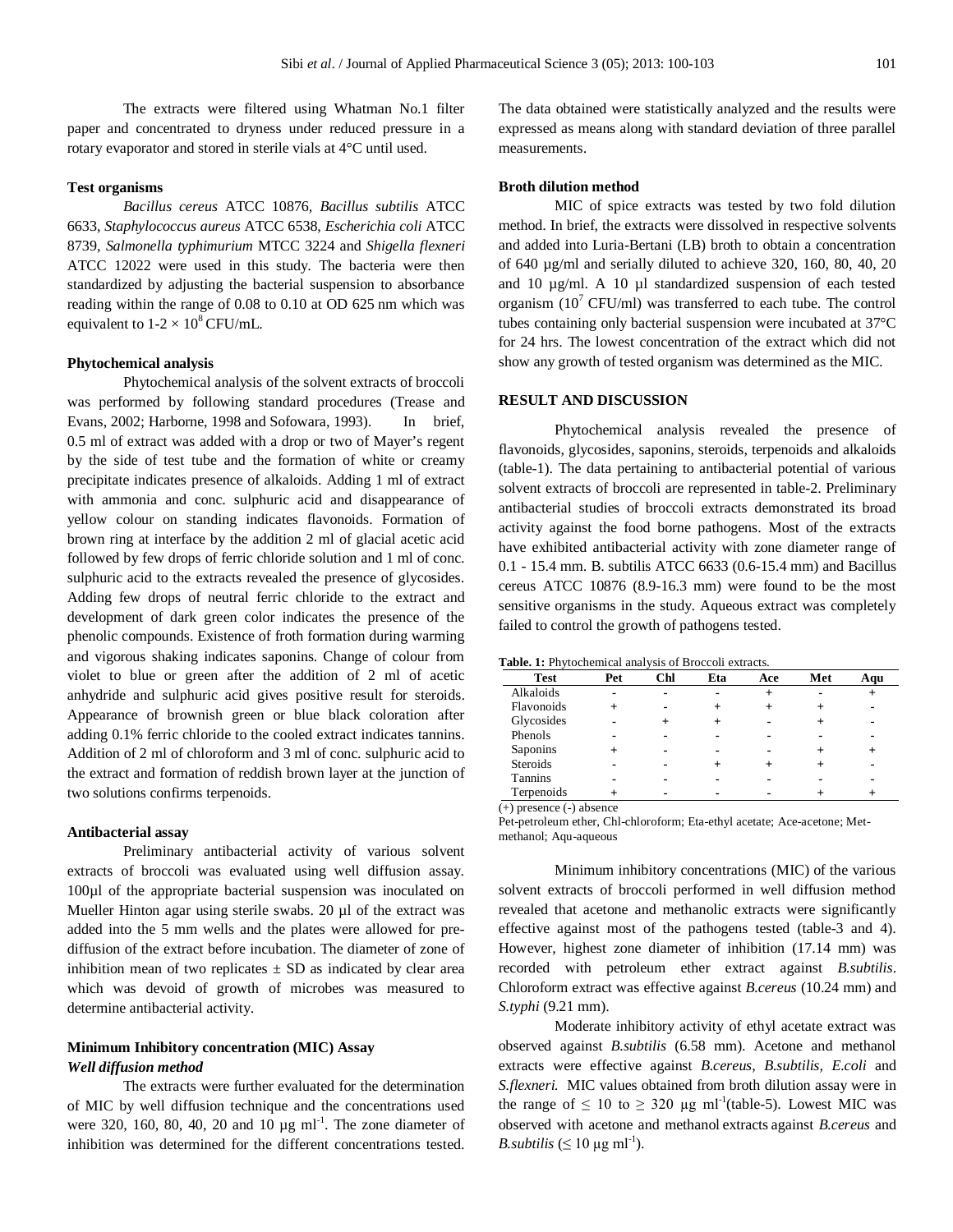|                        | Zone diameter of Inhibition (mm) |              |               |                |                |           |  |  |  |
|------------------------|----------------------------------|--------------|---------------|----------------|----------------|-----------|--|--|--|
| Organism               | Pet                              | Chl          | Eta           | Ace            | Met            | Aqu       |  |  |  |
| B. cereus ATCC 10876   | NA                               | $16.3 + 1.5$ | NA            | $12.0 + 0.7$   | $8.9 \pm 0.1$  | NA        |  |  |  |
| B. subtilis ATCC 6633  | $15.4 \pm 0.3$                   | $0.6 + 0.1$  | $3.2 \pm 0.9$ | $4.1 \pm 0.2$  | $9.7 \pm 0.87$ | NA        |  |  |  |
| S. aureus ATCC 6538    | $11.9 + 0.7$                     | NA.          | $6.1 \pm 0.0$ | NA             | NΑ             | NA        |  |  |  |
| E.coli ATCC 8739       | NA                               | NA           | NA            | $13.8 \pm 1.8$ | $6.7 \pm 0.4$  | <b>NA</b> |  |  |  |
| S. typhi MTCC 3224     | NA                               | $11.7 + 0.4$ | NA            | $1.6 \pm 0.7$  | NΑ             | NA        |  |  |  |
| S. flexneri ATCC 12022 | NA                               | NA           | NA            | $15.1 \pm 0.5$ | $11.8 \pm 0.0$ | NA        |  |  |  |

Table. 2: Antibacterial Assay of crude broccoli extract.

Note: NA - no activity

**Table. 3:** Zone diameter of inhibition (mm) in MIC by well diffusion assay ( $\mu$ g/ml) against Gram positive bacteria.

|     | <b>B.</b> cereus ATCC 10876 |                          |                          |      |                          |                          | <b>B.</b> subtilis ATCC 6633 |                          |                          |       |                          | S. aureus ATCC 6538      |                          |                          |                          |      |                          |                          |
|-----|-----------------------------|--------------------------|--------------------------|------|--------------------------|--------------------------|------------------------------|--------------------------|--------------------------|-------|--------------------------|--------------------------|--------------------------|--------------------------|--------------------------|------|--------------------------|--------------------------|
|     |                             | 20                       | 40                       | 80   | 160                      | 320                      | 10                           | 20                       | 40                       | 80    | 160                      | 320                      | 10                       | 20                       | 40                       | -80  | 160                      | 320                      |
| Pet | -                           | $\overline{\phantom{a}}$ | $\overline{\phantom{0}}$ |      | -                        | $\overline{\phantom{0}}$ | 16.01                        | (6.2)                    | 7.14                     | 16.07 | 7.08                     | NG                       | $\overline{\phantom{a}}$ | $\overline{\phantom{0}}$ | $\overline{\phantom{a}}$ | 5.04 | -85                      | 9.64                     |
| Chl | $\overline{\phantom{0}}$    | $\overline{\phantom{0}}$ | $\sim$                   | 9.33 | 9.67                     | 10.24                    | $\overline{\phantom{0}}$     | $\overline{\phantom{a}}$ | $\overline{\phantom{a}}$ |       | $\overline{\phantom{0}}$ | $\overline{\phantom{0}}$ |                          |                          |                          |      | $\overline{\phantom{0}}$ | -                        |
| Eta | -                           | -                        | -                        |      | $\overline{\phantom{0}}$ | -                        |                              | $\overline{\phantom{0}}$ | $\overline{\phantom{0}}$ | 3.10  | 5.31                     | 6.58                     | -                        |                          |                          |      | $\overline{\phantom{0}}$ | 4.69                     |
| Ace |                             | l .64                    | 2.20                     |      | 3.09                     | 15.61                    | $\overline{\phantom{0}}$     | $\overline{\phantom{a}}$ | $\overline{\phantom{a}}$ | 3.86  | 3.03                     | 7.01                     |                          |                          |                          |      | $\overline{\phantom{a}}$ | $\overline{\phantom{a}}$ |
| Met | $\sim$                      | 4.18                     | 6.05                     | 6.35 | 8.34                     | 1.87                     | 6.14                         | 6.98                     | 7.28                     | 7.37  | 8.26                     | 1.00                     |                          |                          |                          |      | -                        |                          |
| Aqu | -                           | $\sim$                   | $\overline{\phantom{0}}$ |      |                          | -                        |                              |                          | -                        |       |                          |                          |                          |                          |                          |      | -                        |                          |

Note: NG - no growth

**Table. 4:** Zone diameter of inhibition (mm) in MIC by well diffusion assay (µg/ml) against Gram negative bacteria.

|     | E. coli ATCC 8739        |                          |                          |                          |                          |                          | S. typhi MTCC 3224       |                          |                          |                          |                          | S. flexneri ATCC 12022   |      |      |      |                          |                          |                          |
|-----|--------------------------|--------------------------|--------------------------|--------------------------|--------------------------|--------------------------|--------------------------|--------------------------|--------------------------|--------------------------|--------------------------|--------------------------|------|------|------|--------------------------|--------------------------|--------------------------|
|     | 10                       | 20                       | 40                       | 80                       | 160                      | 320                      | 10                       | 20                       | 40                       | 80                       | 160                      | 320                      | 10   | 20   | 40   | 80                       | 160                      | 320                      |
| Pet | $\overline{\phantom{0}}$ | $\overline{\phantom{0}}$ | $\overline{\phantom{0}}$ | $\overline{\phantom{0}}$ | $\overline{\phantom{a}}$ | $\overline{\phantom{0}}$ |                          | $\overline{\phantom{0}}$ | $\overline{\phantom{0}}$ | $\overline{\phantom{0}}$ |                          | $\overline{\phantom{0}}$ |      |      |      | $\overline{\phantom{0}}$ | $\overline{\phantom{0}}$ | $\overline{\phantom{0}}$ |
| Chl | $\overline{\phantom{a}}$ |                          | -                        | -                        | $\sim$                   | $\overline{\phantom{0}}$ | 6.12                     | 6.20                     | '.41                     | 6.34                     | '.63                     | 9.21                     | -    |      |      |                          | $\overline{\phantom{0}}$ |                          |
| Eta | $\overline{\phantom{0}}$ |                          | $\overline{\phantom{0}}$ | -                        | $\overline{\phantom{a}}$ | $\overline{\phantom{0}}$ |                          | -                        | -                        | -                        |                          |                          |      |      |      | $\overline{\phantom{0}}$ | $\overline{\phantom{0}}$ | $\overline{\phantom{0}}$ |
| Ace | 3.00                     | 3.96                     | 6.74                     | '.04                     | 9.34                     | 18.1                     | $\overline{\phantom{a}}$ | $\overline{\phantom{a}}$ | $\sim$                   | $\sim$                   | $\overline{\phantom{a}}$ | 3.94                     | 4.14 | 4.52 | 5.38 | 5.63                     | 8.11                     | 10.01                    |
| Met | 2.36                     | 4.08                     | 6.1                      | 6.96                     | 1.57                     | 10.35                    |                          | -                        | $\sim$                   | $\sim$                   | -                        | $\overline{\phantom{0}}$ | 5.00 | 5.09 | 5.64 | 6.67                     | 8.34                     | 10.14                    |
| Aau | $\overline{\phantom{0}}$ | $\sim$                   | $\sim$                   | $\sim$                   | $\sim$                   | $\overline{\phantom{0}}$ | $\overline{\phantom{a}}$ | $\overline{\phantom{0}}$ | $\overline{\phantom{0}}$ | $\overline{\phantom{0}}$ | -                        | $\overline{\phantom{0}}$ | -    |      |      | $\overline{\phantom{a}}$ | $\overline{\phantom{0}}$ | $\sim$                   |

**Table. 5:** Minimum inhibitory concentrations in broth dilution assay.

|     |                                       |                                        |                               | Minimum Inhibitory Concentration $(\mu g/ml)$ |                              |                                  |
|-----|---------------------------------------|----------------------------------------|-------------------------------|-----------------------------------------------|------------------------------|----------------------------------|
| Ext | <b>B.</b> cereus<br><b>ATCC 10876</b> | <b>B.</b> subtilis<br><b>ATCC 6633</b> | S. aureus<br><b>ATCC 6538</b> | E. coli<br><b>ATCC 8739</b>                   | S. typhi<br><b>MTCC 3224</b> | S. flexneri<br><b>ATCC 12022</b> |
| Pet |                                       | $\leq 10$                              | $\geq 160$                    |                                               | $\overline{\phantom{a}}$     |                                  |
| Chl | $\leq 160$                            |                                        |                               |                                               | $\leq 40$                    |                                  |
| Eta | $\overline{\phantom{a}}$              |                                        | $\geq$ 320                    | $\overline{\phantom{a}}$                      | $\overline{\phantom{0}}$     |                                  |
| Ace | $\leq 10$                             | 320                                    |                               | 80                                            | $\geq$ 320                   | 160                              |
| Met | $\leq 160$                            | 40                                     |                               | $\leq 160$                                    | $\overline{\phantom{a}}$     | $\leq 160$                       |
| Aqu | -                                     |                                        |                               | $\overline{\phantom{a}}$                      | $\overline{\phantom{a}}$     |                                  |

*S.aureus* ATCC 6538 was sensitive to petroleum ether and ethyl acetate extracts with the MIC values of  $\geq 160$  and  $\geq 320$  $\mu$ g ml<sup>-1</sup> but other extracts had no activity against the food borne pathogen. Previous studies recorded the inhibitory activity of broccoli derived compound against methicillin resistant *S.aureus* (Johansson *et al.,* 2008). In this study, *S.typhi* MTCC 3224 was inhibited with a MIC ranging from  $160 - 320 \mu g$  ml<sup>-1</sup> and antibacterial activity with MIC of  $625 - 1250 \mu g \text{ ml}^{-1}$  against *S.typhimurium* was determined in earlier findings (Survay *et al.,*  2012). Farzinebrahimi *et al.,* (2012) has reported the antibacterial activity of leaf extracts of broccoli against *Pseudomonas aeroginosa*. Antimicrobial activity of *Brassica oleracea* varieties were reported by previous studies (Brandi *et al.,* 2006, Sousa *et al.,* 2008) and in this study, inhibitory activity of broccoli has been revealed against food borne pathogenic bacteria.

## **CONCLUSION**

From the results, it would seem logical to predict that consumption of broccoli could prevent the ailments caused by food-borne pathogens. Further, owing to its strong antibacterial

activity, bioactive compounds from broccoli (*Brassica oleracea* L. var. *italica*) have scope for the possible use in food industries to stay away from food borne pathogens.

#### **REFERENCES**

Brandi G, Amagliani G, Schiavano GF, De Santi M and Sisti M. Activity of *Brassica oleracea* leaf juice on foodborne pathogenic bacteria. J Food Prot, 2006; 69(9):2274-2279.

Delaquis PJ, Stanich K, Girard B, Mazza G. Antimicrobial activity of individual and mixed fractions of dill, cilantro, coriander and eucalyptus essential oils. Int J Food Microbiol, 2002; 74:101-109.

Dixon GR. 2007. Vegetable brassicas and related crucifers. CABI publishing. UK. London.

Fahey JW, Zhang Y and Talalay P. Broccoli sprouts: an exceptionally rich source of inducers of enzymes that protect against chemical carcinogens. Proc Natl Acad Sci USA. 1997; 94: 10367-10372.

Farzinebrahimi R, Taha RM, Fadainasab M and Mokhtari S. In vitro plant regeneration, antioxidant and antibacterial studies on broccoli, *Brassica oleracea* var *italica*. Pak J Bot, 2012; 44(6):2117-2122.

Harborne JB. 1998. Phytochemical methods. A guide to modern techniques of plant analysis. 3<sup>rd</sup> edition. Chapman and Hall, London.

Jaiswal AK, Rajauria G, Abu Ghannam N and Gupta S. Phenolic composition, antioxidant capacity and antibacterial activity of selected Irish Brassica vegetables. Nat Prod Commun. 2011; 6:1299-1304.